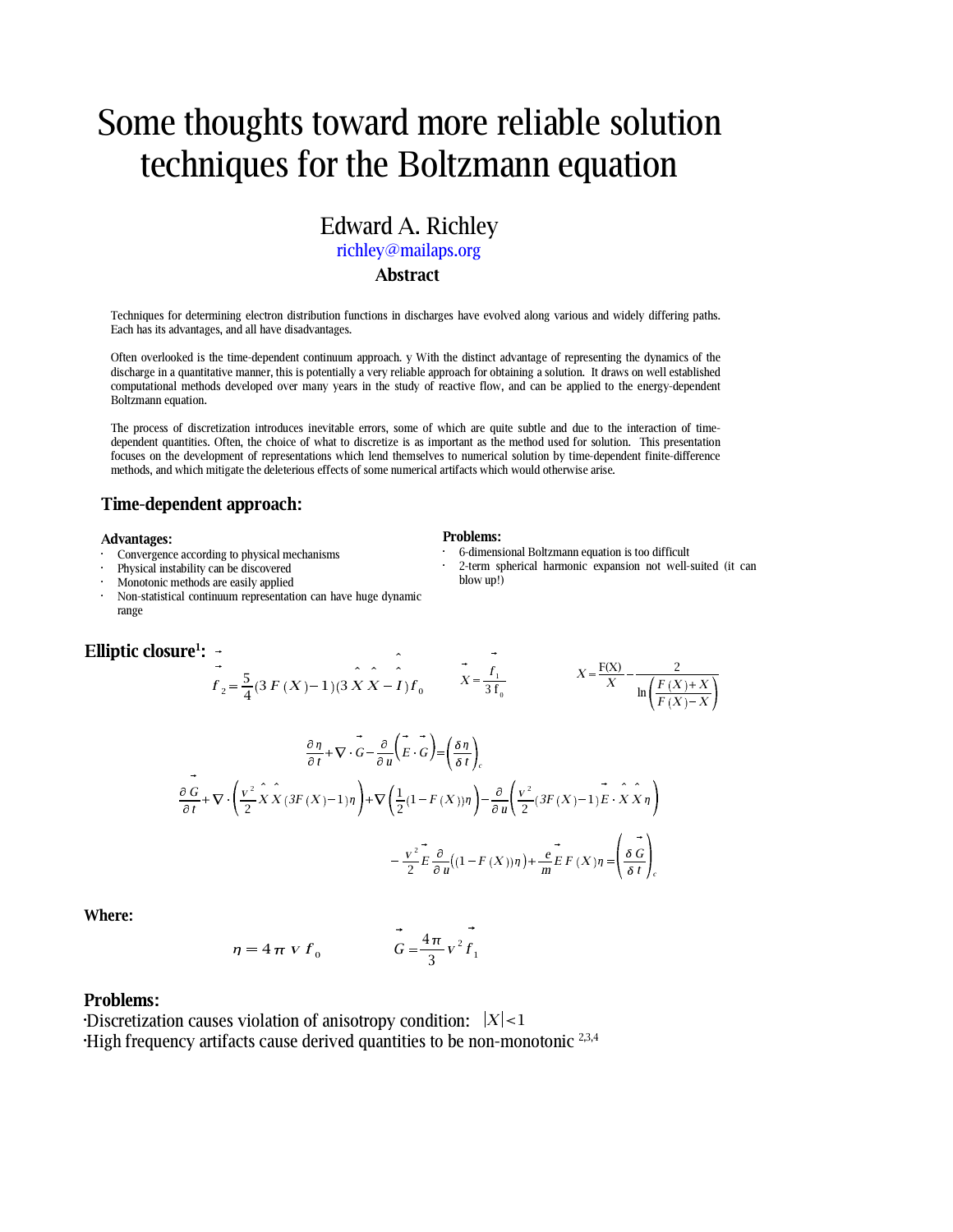**Bounded Anisotropy Formulation:**<br>Use dimensionless anisotropy, X, as fundamental quantity

$$
\frac{\partial \eta}{\partial t} + \nabla \cdot \left( \vec{v} \times \eta \right) - \frac{\partial}{\partial u} \left( \vec{v} \times \vec{v} \times \eta \right) = \left( \frac{\delta \eta}{\delta t} \right)_{c}
$$
\n
$$
\frac{\partial X}{\partial t} + \nabla \cdot \left( \vec{v} \times (X) \times X \right) + \vec{v} \times \nabla \cdot \nabla X - \frac{\partial}{\partial u} \left( \vec{v} \times (X) \times \vec{v} \times \gamma \right) - \vec{v} \times \frac{\partial X}{\partial u} =
$$
\n
$$
- \vec{v} \times (X) \times X \frac{1}{\eta} \nabla \eta - \frac{\vec{v} \nabla (\eta H(X)) + G(X) (\vec{E} \cdot X) \times \frac{\vec{v} \cdot \partial \eta}{\eta \partial u} + \vec{E} \frac{\vec{v}^2}{\eta} \frac{\partial}{\partial u} (\eta H(X) / \vec{v})
$$

$$
+\frac{v}{2u}J(X)\left(\left(\vec{E}\cdot\vec{X}\right)\vec{X}-X^{2}\vec{E}\right)+\left(\frac{\vec{\delta X}}{\delta t}\right)_{c}
$$

Where:

$$
G(X) = \frac{1}{2X^2} (3 F(X) - 1) - 1
$$

$$
H(X) = \frac{1}{2} (1 - F(X))
$$

$$
J(X) = \frac{1}{2X^2} (3 F(X) - 1)
$$

Note:

$$
\left(\frac{\partial X}{\partial t}\right)_c = \frac{1}{\eta} \sum_i (\nu_T(v') - \nu_M(v')) \eta(v') X(v') - \nu_T(v') \eta(v') X(v)
$$

Depends only on in-scattering, and:

$$
X = |X| \to 1 \qquad \frac{\partial X}{\partial t} \to \left(\frac{\delta X}{\delta t}\right)_c
$$

### Problem:

- Roundoff/truncation error lead to violations of  $|X|$ <1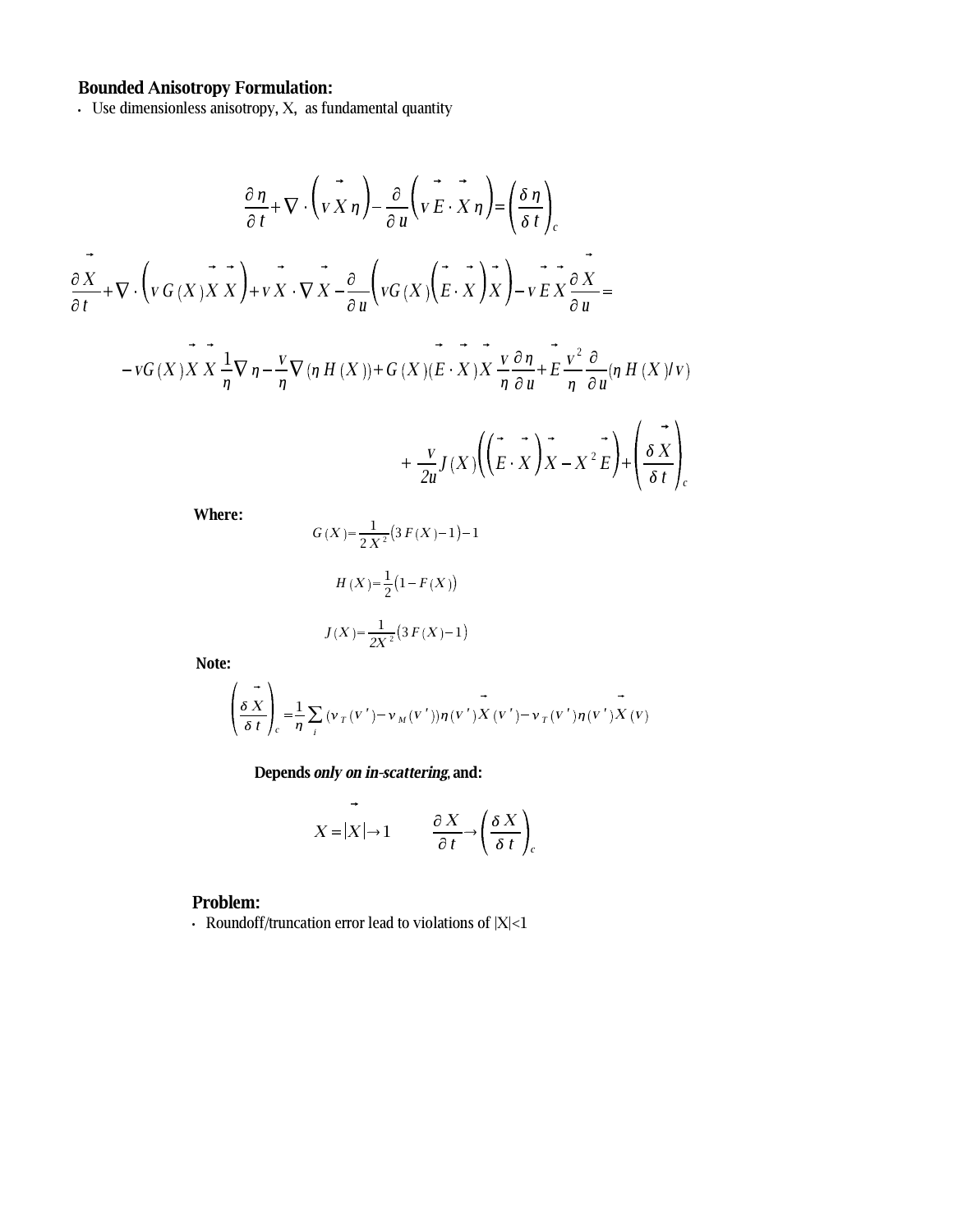**Unbounded Anisotropy Formulation:**

$$
\vec{Y} = \frac{\vec{X}}{\sqrt{1 - X^2}} \qquad \vec{X} = \frac{\vec{Y}}{\sqrt{1 + Y^2}}
$$
\n
$$
\frac{\partial \eta}{\partial t} + \nabla \cdot (\vec{V} \times \eta) - \frac{\partial}{\partial u} (\vec{V} \times \vec{X} \eta) = \left(\frac{\delta \eta}{\delta t}\right)_{c}
$$
\n
$$
\frac{\partial \vec{Y}}{\partial t} + \nabla \cdot (\vec{V} \times \vec{V} \times \vec{V}) + \nabla \cdot \vec{V} \times \vec{V} \times \vec{V} \times \vec{V} \times \vec{V} \times \vec{V} \times \vec{V} \times \vec{V} \times \vec{V} \times \vec{V} \times \vec{V} \times \vec{V} \times \vec{V} \times \vec{V} \times \vec{V} \times \vec{V} \times \vec{V} \times \vec{V} \times \vec{V} \times \vec{V} \times \vec{V} \times \vec{V} \times \vec{V} \times \vec{V} \times \vec{V} \times \vec{V} \times \vec{V} \times \vec{V} \times \vec{V} \times \vec{V} \times \vec{V} \times \vec{V} \times \vec{V} \times \vec{V} \times \vec{V} \times \vec{V} \times \vec{V} \times \vec{V} \times \vec{V} \times \vec{V} \times \vec{V} \times \vec{V} \times \vec{V} \times \vec{V} \times \vec{V} \times \vec{V} \times \vec{V} \times \vec{V} \times \vec{V} \times \vec{V} \times \vec{V} \times \vec{V} \times \vec{V} \times \vec{V} \times \vec{V} \times \vec{V} \times \vec{V} \times \vec{V} \times \vec{V} \times \vec{V} \times \vec{V} \times \vec{V} \times \vec{V} \times \vec{V} \times \vec{V} \times \vec{V} \times \vec{V} \times \vec{V} \times \vec{V} \times \vec{V} \times \vec{V} \times \vec{V} \times \vec{V} \times \vec{V} \times \vec{V} \times \vec{V} \times \vec{V} \times \vec{V} \times \vec{V} \times \vec{V} \times \vec{V} \times \vec{V} \times \vec{V}
$$

**Where:**

$$
\left(\frac{\delta Y}{\delta t}\right)_c = \sqrt{1+Y^2} \left(\frac{1}{1+Y}Y\right) \left(\frac{\delta X}{\delta t}\right)_c
$$

### **Advantages:**

- <sup>+</sup> Provides monotonicity of derived quantities
- $\cdot$  |X|<1 strictly enforced, without artificial limiting
- <sup>+</sup> Very reliable solutions over a wide range of conditions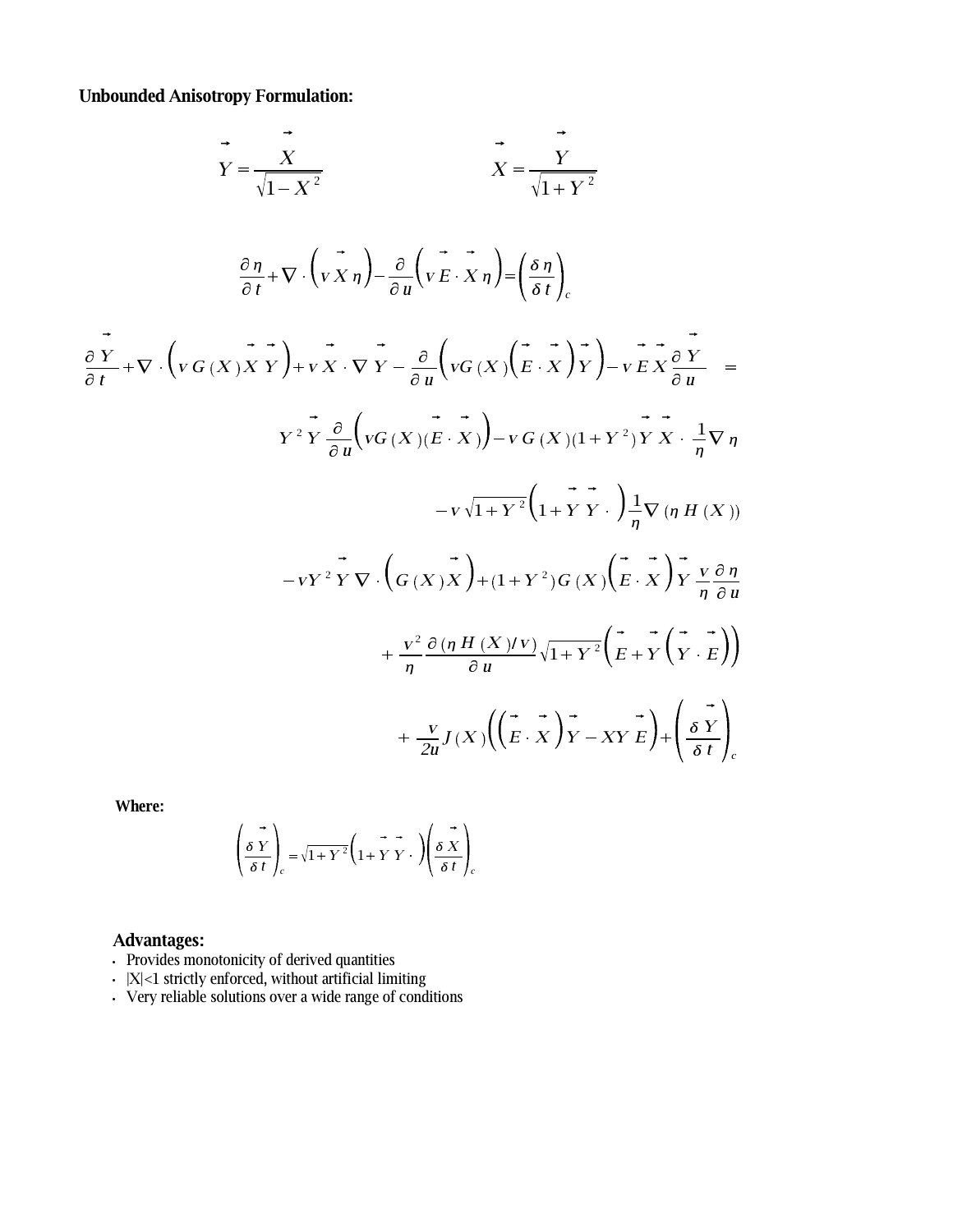0-d Example: Townsend discharge in He; forward scattering<sup>5</sup>

$$
\frac{\partial \eta}{\partial t} - \frac{\partial}{\partial u} (v E X \eta) = -\alpha v X \eta + \left(\frac{\delta \eta}{\delta t}\right)_{c}
$$
  

$$
\frac{\partial Y}{\partial t} - v E X K(X) \frac{\partial Y}{\partial u} = -\alpha v (1 + Y^{2})^{\frac{3}{2}} (F(X) - X^{2})
$$
  

$$
+ (1 + Y^{2})^{\frac{3}{2}} v E \left(G(X) \frac{X^{2}}{u} + (F(X) - X^{2}) \frac{v}{\eta} \frac{\partial \eta}{\partial u}\right) - (1 + Y^{2}) \left(\frac{\delta X}{\delta t}\right)_{c}
$$

$$
K(X){=}\frac{1}{X}\frac{dF(X)}{dX}{-}1
$$

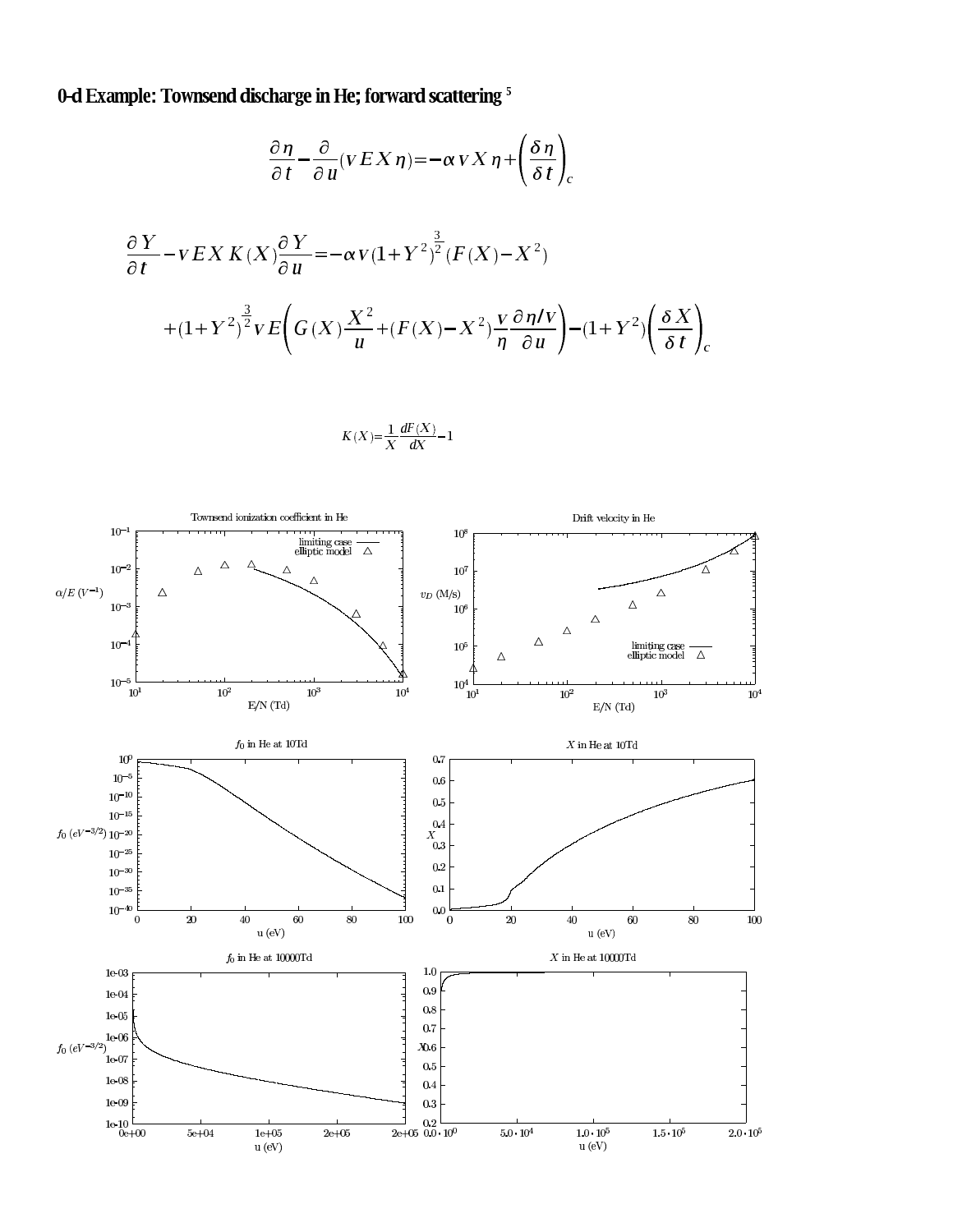## 0-d Example: Townsend discharge in Ne; energy sharing, no forward scattering